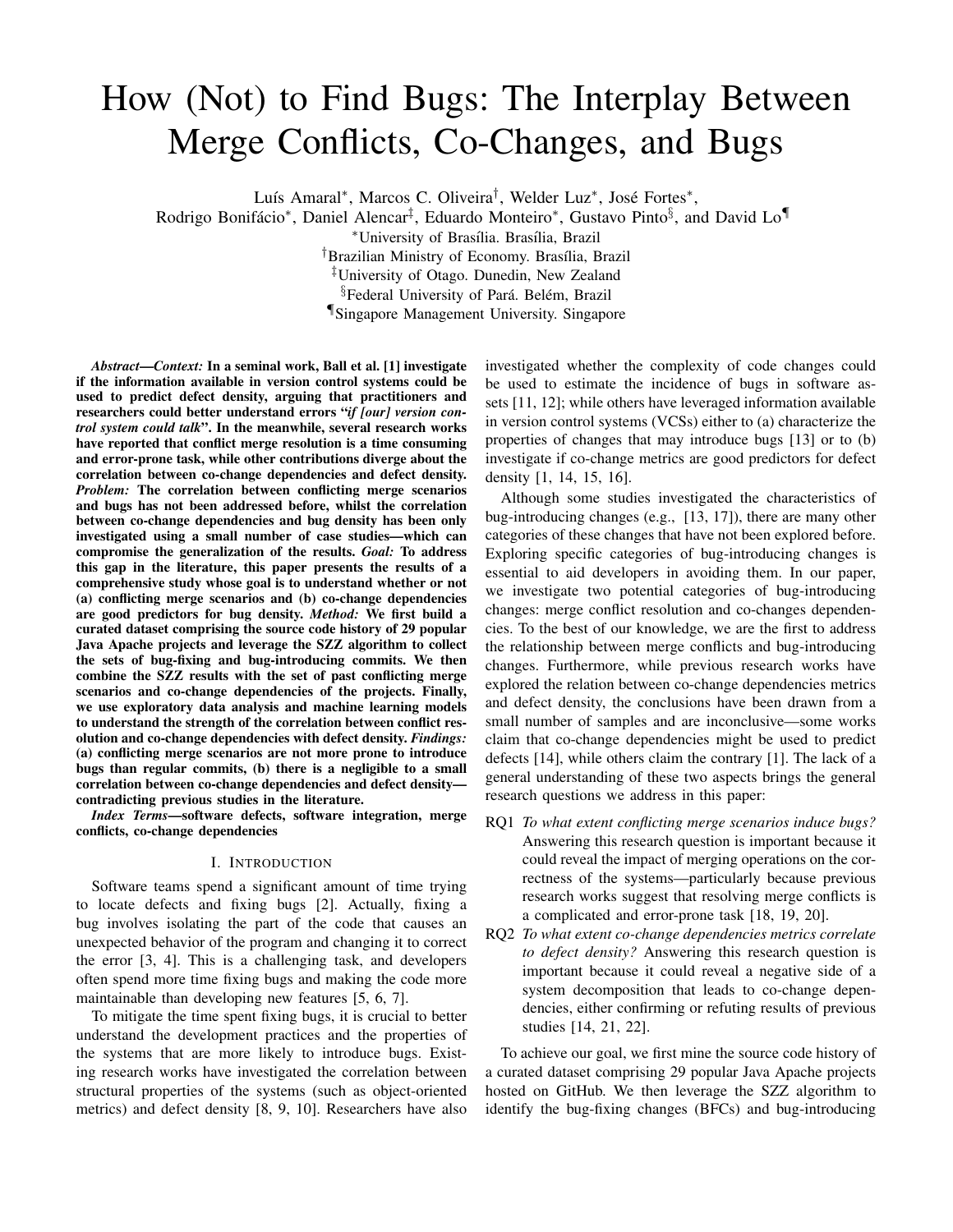changes (BICs). We relate the outcomes of the SZZ algorithm with the information about conflicting merge scenarios and co-change dependencies. Finally, we use statistical methods to answer the research questions.

Our study brings several findings, for instance: we evidence that commits that solve conflicting merge scenarios are not more likely to introduce bugs than regular commits. Apart from that, resolving 9.43% of the conflicting merge scenarios lead to bug-introducing changes, which represents 0.5% of all BICs. Curiously, our results also suggest that the continuous integration of code does not necessarily reduce the amount of bugs caused by conflict resolution. Finally, contrasting to previous research [14], we did not find evidence that co-change dependency metrics are good predictors for defect density.

# II. RELATED WORK

In this paper, we leverage the SZZ algorithm to investigate to what extent (a) conflicting merge scenarios introduce bugs and (b) co-change dependency metrics relate to defect density. Because our work investigates whether merge conflicts and co-changes relate to bugs, we surveyed the related research regarding merge conflicts and co-changes.

#### *A. Research on Merge and Conflict Resolution*

Recent workflows for collaborative development support the use of different branches to implement each feature or bug fix, for instance. The contributions from different branches must be integrated at some point, through operations such as *merge* or *rebase*—both available in popular distributed version control systems (VCSs), such as Git and Mercurial. Nonetheless, existing research works report that solving conflicting merge scenarios are both tedious and error prone [18, 19, 20]. To mitigate this problem, researchers have proposed techniques to predict, prevent, and help developers during activities of conflict resolution.

Regarding conflict prevention and resolution, Guimarães and Silva [23] introduce the idea of continuous merge inside the IDE. The goal is to continuously merge *uncommitted* and *committed* changes in order to avoid conflicts—using a finegrained solution. Previously, awareness tools have also been designed to deal with merge conflicts [24, 25] at a coarser grained level file (e.g., file). More recently, Apel et al. [26] propose an approach for structured merging, trying to find a balance between precision and performance. The rationale for their approach is that unstructured merge scenarios (using a line-based strategy, for instance) have great performance but poor precision. Similarly, other research contributions aim to improve the precision of merge tools [27, 28, 29] to reduce the number of conflicts.

Regarding predictive models for integration conflicts, Leßenich et al. [30] explore whether or not a set of merge scenario features (obtained from a survey with practitioners) could be used to estimate the *size of merge conflicts*. That is, the goal is to verify if merge conflict prediction based on those features could help developers during the activity of code integration. As a result of the empirical analysis, the authors

report that none of the features are good predictors concerning conflict size (e.g., number of files in conflict, lines of code in conflict, and so on). Despite this overall negative result, their study formed a solid basis for replication and follow-up studies such on conflict-avoidance strategies (e.g., speculative merging).

Following a similar approach, Owhadi-Kareshk et al. [31] built some classifiers to decrease the cost of speculative merging running in background, by avoiding to perform speculative merging [23, 32, 33] in the safe scenarios. Proactive conflict detection is based on speculative merging, which retrieves all available branches and merges them in background. While it is cheap to perform a single textual merge operation, the cost can increase exponentially according to the number of active branches. Differently from the work by Leßenich et al. [30], Owhadi-Kareshk et al. [31] argue that a lack of correlation does not necessarily mean that it is not possible to classify safe versus conflicting merge scenarios. Their results confirm the lack of a significant correlation between the characteristics of a merging scenario and the number of conflicts. Nonetheless, their prediction results show that their classifiers did not perform poorly. The results are useful to check safe merge scenarios and reduce the costs of proactive speculative merging, reducing the computational costs.

Accioly et al. [34] also analyzed the prediction power of two features for early conflict detection—editions to the same method (EditSameMC) and editions to directly dependent methods (EditDepMC). As a result of the conflict awareness tool, considering EditSameMC and EditDepMC, the precision indicates that the tool triggered the alarm 57.99% of the merge scenarios. Moreover, the recall indicates they have captured 82.67% of the merge scenarios with conflicts (merge, build, or test) when considering both predictors. Furthermore, when analyzing the predictors individually, EditSameMC has a precision of 56.71% and EditDepMC, only 8.85%, and recall of 80.85% and 13.15% respectively. As a conclusion, their study is useful to guide conflict awareness strategies and provide a better notion of the real frequency of merge conflicts.

Ahmed et al. [35] investigated strength of the correlation between entities that contain code smells, the code smells they contain, and the merge conflicts surrounded by smelly entities. The goal is to obtain metrics about code changes and conflicts. First, they divided conflicting merge scenarios into two categories—semantic conflicts (requires to understand the logic of the program to resolve, such as variable name changed), and non-semantic (more natural and less risky to resolve, such as comments and white space). As a result, the authors report that, on average, elements involved in merge conflicts present three times more code smells than elements not involved in merge conflicts. Since code smells are more expected to be related to bugs in the future [36], they conclude that entities involving code smells and merge conflicts are more likely to be buggy, and practitioners should pay more attention to code smells to reduce the number of merge conflicts.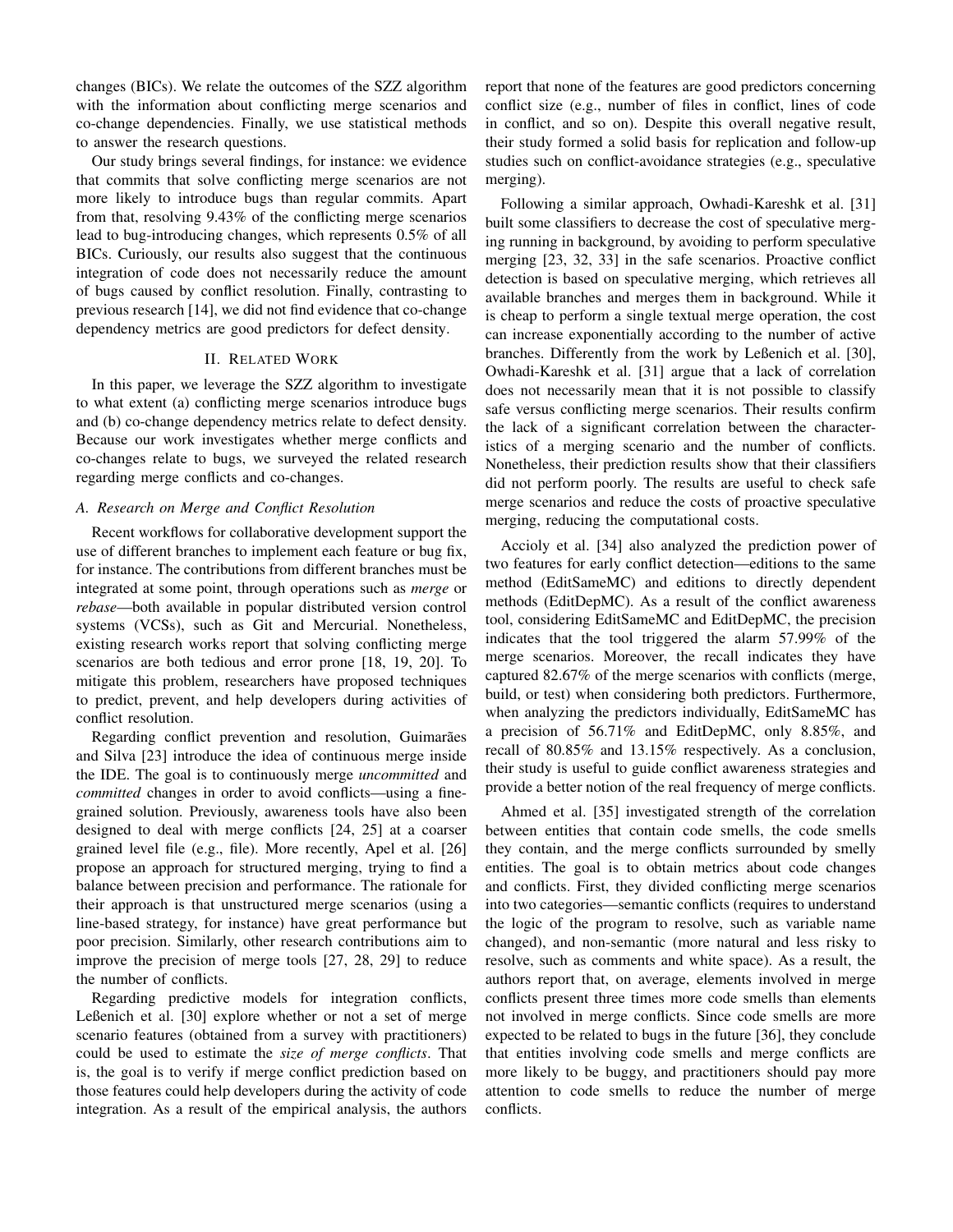# *B. Research on Co-change Dependencies*

Ball et al. [1] present one of the first research works that explore the use of co-change dependencies (a.k.a, change coupling or logic coupling) to analyze the structure of systems. In fact, the research on co-change dependencies have focused on getting new insights about the structure of systems [16, 37, 38, 39] and finding opportunities to rethink architectural decisions [40, 41]. For instance, Beyer and Noack [37] use information from version control systems to build a graph from assets that frequently change together. The goal is to find clusters in this graph that correspond to *subsystem candidates*. Other research works focus on the interplay between structural dependencies and co-change dependencies [16, 39], highlighting that there is no linear correlation between these types of dependencies—classes that are statically dependent do not necessarily change together. Other research works find opportunities to change the decomposition of the systems using co-change dependencies [40, 41].

Besides reasoning about the structure of the systems, other research works investigate the relationship between co-change dependencies and defect density. However, we could not find a consensus about this topic. Some findings reported in the literature [21, 42] claim that there is no correlation between highly co-change coupled assets (such as files or classes) and the bug incidence in these assets (i.e., frequency that these assets change due to bug fixes). For instance, Knab et al. [21] use *decision trees* to find rules that can be used to predict defect density. Using data extracted from the Mozilla Web Browser source code history, the authors conclude that "*change couplings are of little value for the prediction of defect density*" [21].

Contrasting, other research works [14, 43, 22] suggest that there is a correlation between co-change dependency metrics (such as the number of co-dependent classes of a given class) and bug density. For instance, D'Ambros et al. [14] present the results of an empirical study using three open source systems (ArgoUML, JDT Core, and Mylyn). The authors investigate the correlation between five *change coupling metrics* and the number of bugs of the components (Java classes)—reporting a moderate to a high correlation between change coupling metrics and defects. Other research works explored the same question, though using a small number of systems [22, 43], and concluded that co-change dependencies could be used to predict defect density.

Our second research question also investigates whether or not co-change dependency metrics correlate to defect density. Nonetheless, differently from previous studies [14, 43, 22] that draw conclusions from one or two systems, here we consider a curated dataset with the source code history from a set of 29 Apache open source systems, increasing the generalization of the results.

# *C. The SZZ algorithm and its limitations*

The SZZ algorithm was introduced by Sliwerski et al. [13], to identify the potential changesets (commits) responsible for introducing defects. It is a well-known algorithm, being

widely used in the Just-in-Time Defect Prediction research agenda to label historical-changes as *bug-introducing* or *clean*. Rodríguez-Pérez et al. [44] present the results of a literature review, assessing 187 papers that made use of the SZZ algorithm to evaluate the reproducibility and credibility of these publications in Empirical Software Engineering.

Several limitations of the SZZ algorithm have been reported, including technical (e.g., mislabeled changes) and methodological ones (e.g., difficulty to reproduce the studies). For instance, the first SZZ [13] variant has several problems. In particular, it considers cosmetic changes (as indentation, blank lines, and comments) as possible bug-introducing commits. Nonetheless, cosmetic changes do not modify the software behavior.

To deal with the technical limitations of the original SZZ design, researchers developed new variants of the SZZ algorithm [17, 45, 46], in order to reduce noise. When considering the first phase of the algorithm (finding bug-fixing commits), the limitation relies on how bug reports are linked to commits, i.e., if the bug fix is not identified, the bug commit cannot be determined, causing a false negative. False-positive happens when a bug report does not describe a real bug, but a fixing commit is linked to it. As reported by early studies 33.8% [47] to 40% [48] of the bugs in issue tracking system are miss-classified.

The second part of the algorithm, which is concerned with identifying the bug-introducing commits, can also produce false positives and negatives. Addressing these limitations requires a manual and tedious validation process [44], and da Costa et al. [17] proposed a framework to evaluate and compare different implementations of SZZ.

Neto et al. [46] showed that discarding cosmetic changes and refactoring contributions improve the precision of the second phase of the original SZZ, from 37% using their RA-SZZ implementation to 97% using the RA-SZZ\* variant. Moreover, RA-SZZ<sup>∗</sup> outperforms another recent SZZ implementation (MA-SZZ [17]). After experimenting with other implementations, and reading these results in the literature, we decided to use RA-SZZ<sup>\*</sup> in our research.

Although the SZZ algorithm has been used to relate work practices and bug introducing change, we are the first to investigate this aspect considering conflict merge resolution.

# III. STUDY SETTINGS

In this section, we present the settings of our study, whose main goal is to investigate whether syntactic merge conflicts and commits that lead to co-change dependencies relate to bugs. As such, we answer the research questions we introduce in Section I.

## *A. Project Selection*

Our procedures for project selection consider the existence of tools for mining bug introducing commits and tools that we could use to reproduce merge scenarios, identify non-cosmetic changes (e.g., changes that go beyond adding a comment of a piece of code), and compute co-change dependencies. To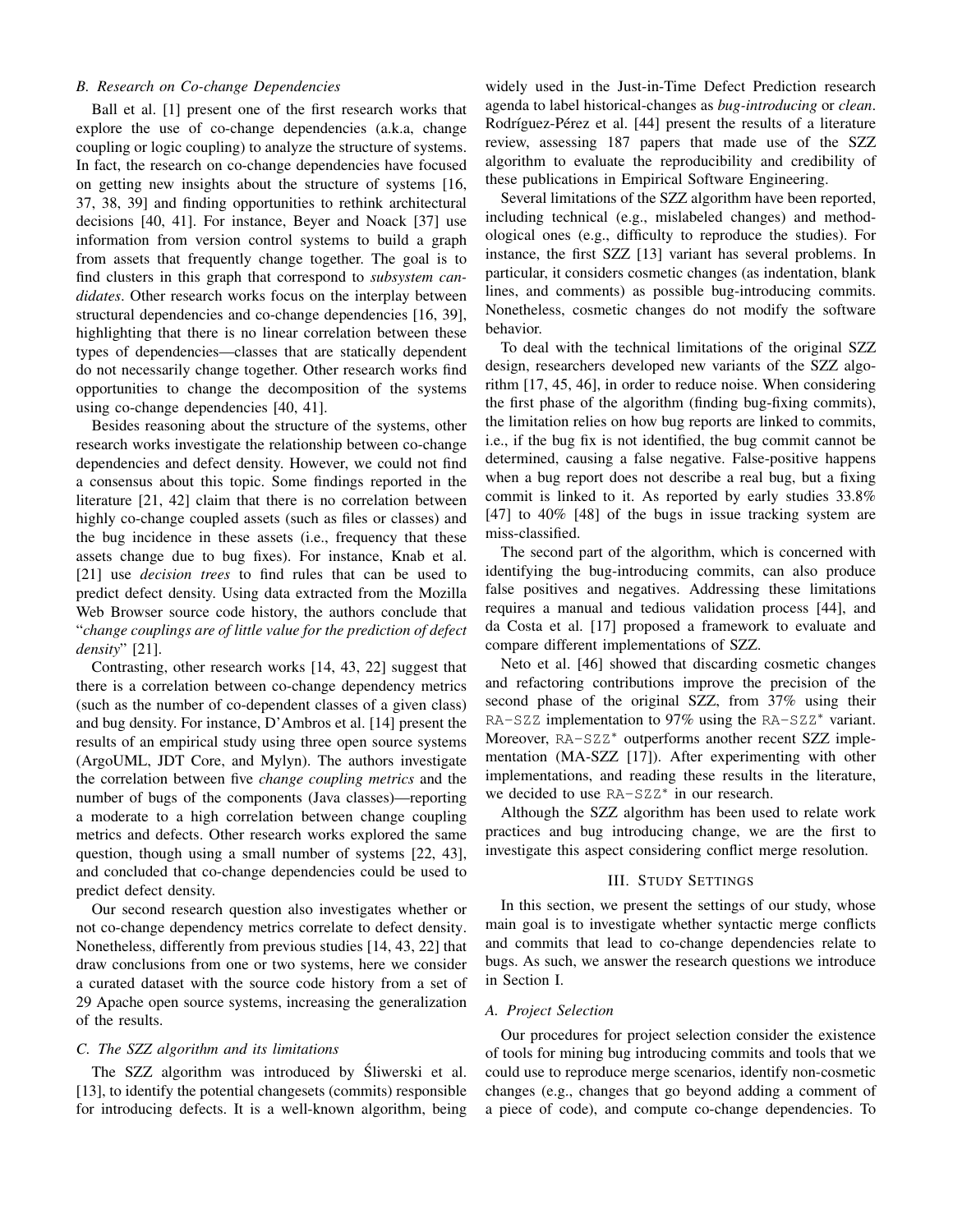mine bug-introducing commits, we leverage in our research the RA-SZZ<sup>∗</sup> [46] tool—a refactoring aware implementation of the SZZ algorithm. RA-SZZ<sup>\*</sup> collects project information from a git source code repository and from a JIRA database with the project issues. RA-SZZ<sup>\*</sup> then populates a relational database with all necessary information to find bug-fixing commits, and link bug-fixing commits to bug-introducing commits, taking into account refactoring and cosmetic changes. The decision of using RA-SZZ<sup>∗</sup> led us to consider the Apache community as an initial project population, since a set of Apache projects use JIRA as an issue management system, and developers of Apache projects often link code contributions to the JIRA issues—a requirement for improving the performance of RA-SZZ<sup>\*</sup>. By mining from Apache we are controlling for the quality of our dataset as we are much less likely to perform our study on unrepresentative projects.

We then focused on Apache Java projects, due to the availability of tools to compute structured merge conflicts [49, 26] and co-change dependencies [41]. Besides this, we found some datasets about syntactic merge conflicts in Java projects, which we could use to validate some of our procedures and scripts we use to mine the change history of the projects. Furthermore, following existing recommendations for mining GITHUB repositories [50], we include the number of stars as a measurement of popularity. As a result, we selected Apache Java projects hosted on GITHUB having more than 200 stars. Applying this filter on the APACHE GITHUB organization revealed 101 repositories, which we considered as our initial dataset. This initial dataset includes projects with different characteristics, from medium size libraries and web frameworks (e.g., Struts and Wicket) to full-fledged textual search engines and database systems (e.g., Lucene and Cassandra).

# *B. Finding Bug-introducing commits*

We mined software repositories to detect bug-introducing commits (BICs) from the source code history of the selected projects. To this end, we leveraged the RA-SZZ<sup>\*</sup> [46] tool to identify BICs. Several reasons support our choice of using RA-SZZ\*. First, RA-SZZ\* removes both refactoring and cosmetic changes from bug-introducing candidates, reducing the number of false positives. Second, previous results in the literature show that RA-SZZ<sup>∗</sup> outperforms other implementations [17, 46].

In this section, we use the Apache Nifi project as a running example to describe our methodology. Apache Nifi is hosted on GITHUB and uses JIRA as the issue tracking system (as all instances of our initial project population). We follow the steps below to mine the bug introducing commits:

- (S1) Fetch bug issues: The first step is to collect bug issues from JIRA, using its REST API, and filtering the issues using the issue type =  $bug$ , the status = (resolved or closed), and the resolution  $=$  fixed. As an output, we collected 1988 issues from Apache Nifi.
- (S2) Clone the project: The second step is to clone the project repository locally to get its source-code history.
- (S3) Find Bug Fixes: The third step is to use the resulting files from previous steps to link bug-fixing commits (BFCs) to *issues*. In this case, it is necessary to specify how a bug fix should mention the issue in a commit message, and then RA-SZZ<sup>∗</sup> finds some patterns to decide whether or not a commit is a bug-fix. As a result, we obtain a file containing all BFCs necessary as input to the second phase of the SZZ algorithm (that finds the bug-introducing commits). For the running example, we found 1847 bug-fixing commits, mapping 92% of the issues from JIRA to BFCs on git-log.
- (S4) Find Bug Introducing Commits: Finally, after computing the bug-fixing commits, we run the second phase of RA-SZZ<sup>\*</sup> to identify the commits responsible for introducing bugs. In the case of Apache Nifi, we obtained 2406 pairs of bug-fixing commits and their respective bug-introducing commits. Notice that a bug-introducing commit might be responsible for inducing more than one issue, and one bug-fixing commit might have more than one BIC.

In summary, considering our running example, SZZ identified 2406 pairs of BFC  $\times$  BIC—having 1025 unique BFCs and 920 unique BICs. We created additional scripts to replicate the pilot study, through running RA-SZZ<sup>\*</sup> for the remaining 100 project repositories. After assessing the results in these repositories, we filter out several outlier projects from our analysis, as we discuss in Section IV-A.

#### *C. Identifying and Re-playing Merge Scenarios*

To answer RQ1, we identify all merge scenarios (conflicting and non-conflicting ones) of a project. Using the git log capabilities, we collected information about the commits that correspond to merge scenarios, including information about the commit hash of two parents of a merging scenario (left and right). We also collect additional information regarding: (a) if the merge scenario leads to conflict, (b) the time span between the commit date of the left/right shared ancestor and the commit date of the merge, and (c) the number of contributors in the *left* and *right* development branches. It is necessary to replay every merge scenarios to collect all this information because git does not keep a record of past merge conflicts. We use these merge attributes to investigate the performance of models to predict when a conflicting merge scenario is more likely to introduce a bug.

Our procedure to answer RQ1 consists of first collecting all hash commits that correspond to conflicting merge scenarios (creating a dataset with all conflicting merge scenarios from the projects in our projects' population). Based on the outputs of RA-SZZ\*, we create a second dataset with all bug introducing commits. After that, we merge these two datasets and use exploratory data-analysis [51] to estimate the frequency in which conflicting merge scenarios introduce bugs.

We further explore RQ1 by building and comparing the performance of three machine learning algorithms to predict the likelihood with which a conflicting merge scenario introduces a bug. The sequence of steps necessary to collect information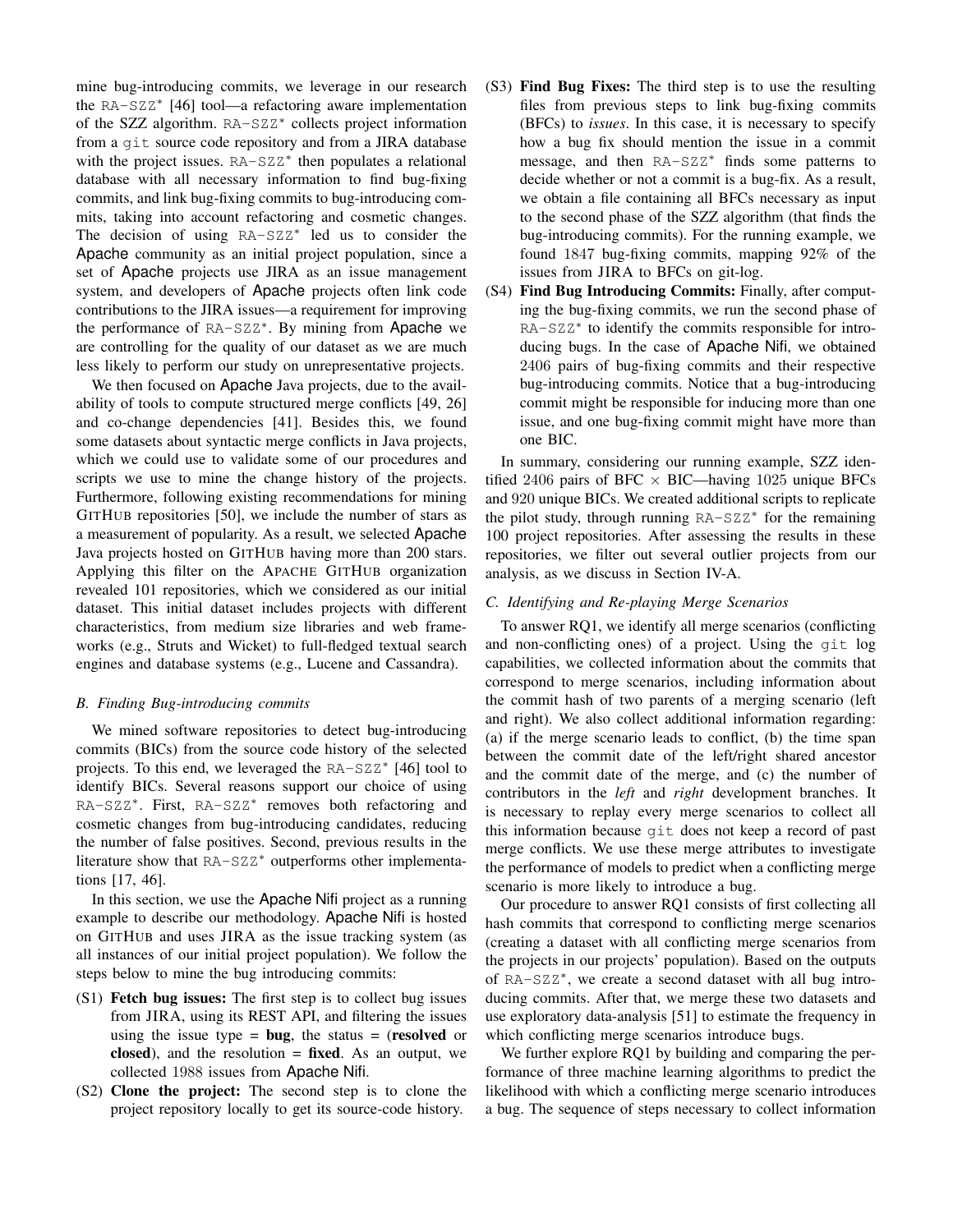about merge conflicts is as follows. It is important to note that all steps have been performed using variations of the git log, git reset, and git merge commands.

- (S1) Get all Commits: In the first step we collect the hash information, the date, and the author's name of all commits. This information is relevant while performing the exploratory data analysis.
- (S2) Get the Merge Commits: In the second step, we collect the hash of all merge commits and their respective parents' hashes, including the *left parent hash* (left hash) and *right parent hash* (right hash). We represent these commits with the labels LP and RP in Figure 1.
- (S3) Find the Base Commit: After finding the hash of the parents' commits (LP and RP), we are able to find the common ancestor (the CA commit in Figure 1). In this research we only considered 3-way merge scenarios.
- (S4) Re-play Merge Commits: In this step we verify if there were files in conflict in a merge scenario; if so, we also collect more detailed information, by hard resetting git to the base common ancestor (CA) and then merging that base with the parent right (RP), and finally merging the results with the parent left (LP).
- (S5) Record the outcome: Finally, when a conflict occurs, we collect and treat the outcome of Step 4 to collect several features from a merge scenarios (e.g., number of modified files, number of lines added, number of lines removed, number of files in conflict, and number of contributors), which we use to build prediction models. We decided only to use features that could be collected using git commands, similarly to previous studies [30, 31].



Fig. 1. Components of a merge scenario

We recreated 363 merges scenarios for the Apache Nifi project using the above procedures, from which 30 of them led to conflicts (8.26%). By merging both datasets, we found that SZZ blamed seven conflict merge scenarios (that is, they are potential bug-introducing commits).

## *D. Computing Co-change Dependencies*

To answer our second research question, we first have to compute the co-change dependencies of the systems. A cochange dependency arises when two source-code entities, such as classes, interfaces, methods, or fields, frequently change together. We compute co-change dependencies using the source code history of the systems. Popular VCSs such as git and Subversion maintain the evolution of source-code artifacts (typically files), and the history of changes can be described as a sequence of commits  $H = (c_1, c_2, \ldots, c_n)$ , where each commit contains a subset of artifacts in the form  $c_i \subseteq A$ . From this sequence of commits, we can build a (di)graph whose vertexes correspond to the source code entities of a system and whose edges correspond to the co-change dependencies. Although it is possible to compute co-change dependencies for finer-grained entities [41], in this study we focus on coarsegrained entities (i.e., the vertexes of our graph correspond to Java classes).

We then use two metrics to determine if two entities  $e_a$  and e<sup>b</sup> change frequently together: *support count* and *confidence*. The first counts the number of commits in which both  $e_a$  and  $e<sub>b</sub>$  appear together; while the second corresponds to the ratio of the *support count* between  $e_a$  and  $e_b$  and the number of commits containing  $e_a$ . Note that, while the support count is commutative, i.e., the support count between  $e_a$  and  $e_b$  is the same of the support count between  $e_b$  and  $e_a$ , the confidence is not, i.e., the confidence between  $e_a$  and  $e_b$  might differ from the confidence between  $e_b$  and  $e_a$ . We consider that  $e_a$ and  $e<sub>b</sub>$  change frequently together if their support count and confidence are above the threshold for support count S*min* and confidence C*min* at least in one direction. Several studies on co-change dependencies use the values  $S_{min} = 2$  and  $0.4 \leq$  $C_{min} \leq 0.5$  (e.g., [40, 38]).

We also compute two additional metrics [14] from the cochange dependencies: Number of Coupled Classes (NOCC) and Sum of Class Coupling (SOCC). The first computes the *number of classes n-coupled with a given class*—where n specifies a dependency threshold corresponding to the minimum number of changes between two components. The second is the *sum of the shared transactions* (commits) *between a given class c and all the classes n-coupled with c*. Accordingly, SOCC considers the strength of the coupling between the two components. Finally, we use statistical methods (hypothesis testing and regression analysis) to estimate the strength of the relationship between these metrics and metrics that estimate how a given component is prone to bugs.

#### IV. RESULTS

In this section we present the results of our empirical study. We first report the outcomes of an exploratory data analysis, and then we answer our research questions using statistical methods (either hypothesis testing or regressions models).

#### *A. Data Description*

We conduct an exploratory data analysis to get a general understanding about the frequency of merge scenarios and conflicting merge scenarios, as well as to refine and build curated datasets we use to answer our research questions. To curate our dataset, we removed projects that neither have merge scenarios nor conflicting merge scenarios. Interesting, in nine projects, we did not find any merge commit (e.g., COMMONS-IO). Although we do not investigate this issue in details, we conjecture that some projects employ alternative procedures to integrate software changes (e.g., rebase).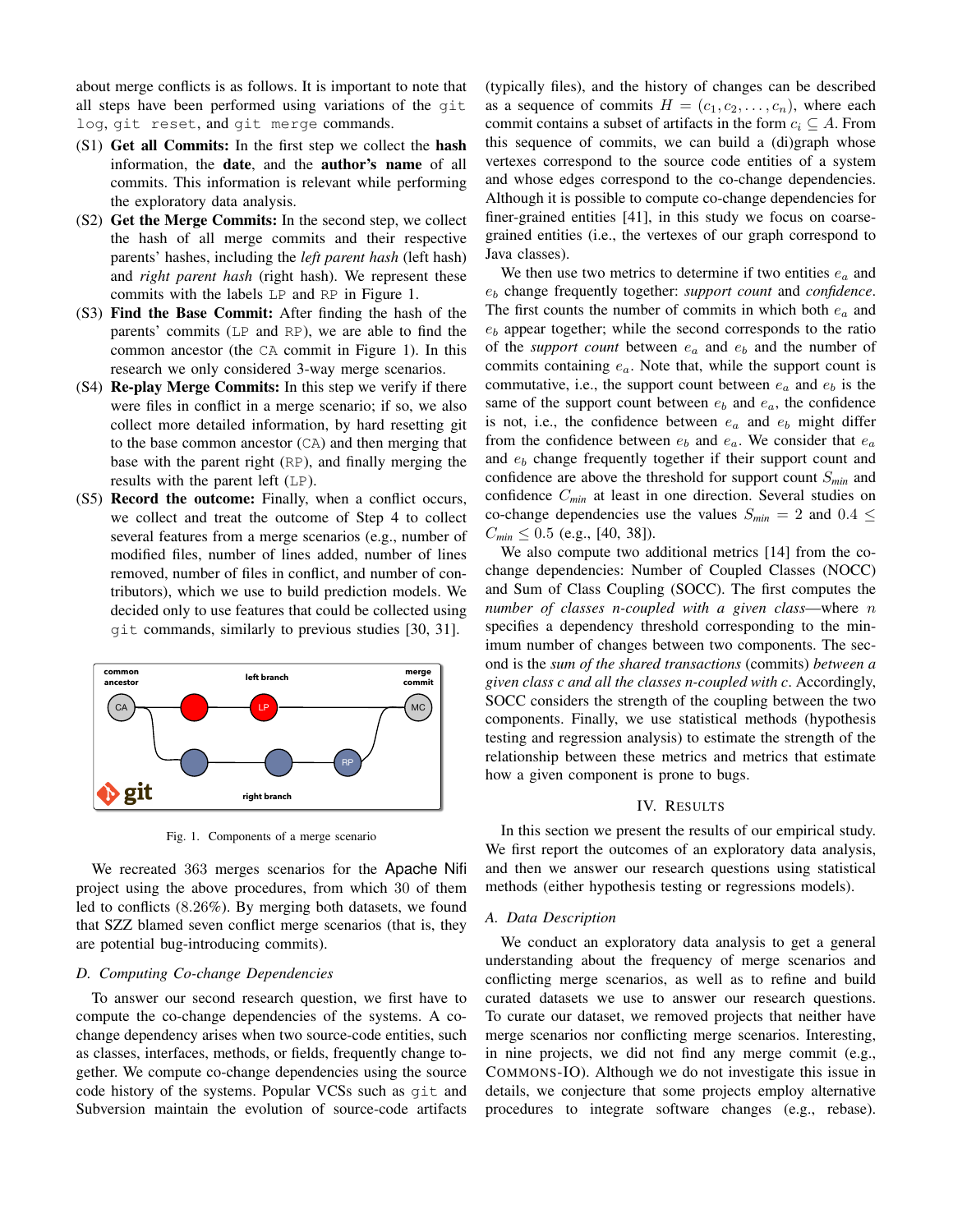Furthermore, we eliminated projects that do not have at least 26 (first quartile) merge scenarios and filtered out projects in which it was not possible to collect at least 200 (first quartile) closed bug-issues, to guarantee that we would have linked a representative number of issues to bug-introducing commits. Finally, we classified the merge scenarios either as *extra, extra large* merge scenarios (XXL) or *non-extra, extra large* merge scenarios (non-XXL). To this end, we roughly estimate the complexity of a merge scenario  $(Cm)$ as the geometric mean between the number of changed files from its parents (left and right). In our dataset, XXL scenarios are those scenarios with  $Cm > 15.780$  (third quartile). Having this separation is important because we found many merge scenarios changing a huge number of files. For instance, the merge scenario with commit ID 3b21d1db4109939450dc400faebe568222ab4758

from NETBEANS changed more than 70,000 files. Nonetheless, it is important to note that even the non-XXL group contains merge scenarios involving more than 34 files on the average, with contributions made by more than four authors (also on average). Table I summarizes some features of the non-XXL merge scenarios.

TABLE I SUMMARY OF THE CHARACTERISTICS OF OUR DATASET WITH NON-XXL MERGE SCENARIOS

| <b>Statistic</b>        | Mean  | St. Dev. | Min | Max    |
|-------------------------|-------|----------|-----|--------|
| Number of files changed | 34.68 | 316.61   | O   | 25.142 |
| Number of contributors  | 4.45  | 5.527    |     | 175    |
| Number of commits       | 14.52 | 50.368   |     | 2497   |

Altogether, our curated dataset, which is the intersection of the outcomes generated by our three procedures (see Sections III-B, III-C, and III-D), contains information about 21,189 merge scenarios of 29 Java Apache projects, from which we collected 29,245 bug-introducing commits. The average number of issues and bug-fixing commits per project is 2445 and 1911, respectively. For instance, we have mined 15,465 closed bug issues and linked 14,333 bug-fixing commits in APACHE AMBARI; while we got only 158 bug-fixing commits for 203 closed bug issues collected from JIRA in APACHE FINERACT. Figure 2 shows a histogram that considers the rate of bug-fixing commits over the number of issues per project. Overall, the first phase of RA-SZZ<sup>∗</sup> linked 78.16% of the issues to bug-fixing commits. In seven projects, RA-SZZ<sup>∗</sup> linked more 90% of the issues to BFCs (e.g., ZEPPELIN and LUCENE-SORL). Nonetheless, in the APACHE CORDOVA-ANDROID project, RA-SZZ<sup>∗</sup> linked only 508 bug-fixing commits to a total of 4709 issues (which represents 10.79%). This situation occurs because APACHE CORDOVA-ANDROID is a submodule of APACHE CORDOVA, which shares the same JIRA repository with other modules. Nonetheless, in our analysis we only considered APACHE CORDOVA-ANDROID.

The outcomes of the second phase of RA-SZZ<sup>\*</sup> revealed



Fig. 2. Proportion of bug issues linked to bug-fixing commits over the projects

59,910 pairs of BFC-BIC over the projects, comprising a set of 22,532 bug-fixing and 29,245 bug-introducing distinct commits. It is important to remember that a bug-introducing commit might introduce bugs in more than one place, and a bug-fixing commit might fix bugs introduced by multiple BICs. For instance, APACHE CAMEL is the project with more BICs—RA-SZZ<sup>∗</sup> blamed 3336 commits for 2204 BFCs. By comparing with its first phase, where RA-SZZ<sup>\*</sup> linked 3354 bug-fixing commits for APACHE CAMEL, it means that SZZ could not find BICs for 1150 BFCs. Considering the NETBEANS project, SZZ revealed 66 BICs for 145 bug-fixing commits while 128 BICs were responsible for introducing errors in 123 BFCs on project APACHE PARQUET-MR. Overall, according to the RA-SZZ<sup>∗</sup> outcomes, 51% of BFCs fixed errors caused by bug-introducing commits, with a rate higher than 70% on FINERACT and CXF. The lowest rate value happened in APACHE HIVE, in which RA-SZZ<sup>\*</sup> linked only 667 BFCs to bug-introducing commits (9.88% of the total number of BFCs). We found 1590 conflicting merge scenarios (7.5% of the total number of merge scenarios). Considering the merge scenarios, APACHE AVRO has 47 (the lowest) and BEAM has 7365 (the highest). Finally, APACHE JAMES has only one conflicting merge scenario, while STORM presents 239 conflicting merge scenarios. More than 40% of the merge scenarios of HIVE led to a conflict. Considering the rate of conflicted merge scenarios over the number of merges, Figure 3 shows that, in most of the projects (86.2%), conflicts occur in less than 20% of merge scenarios.

# *B. To what extent conflicting merge scenarios induce bugs?*

From the conflicting merge scenarios (1590 observations), RA-SZZ<sup>∗</sup> blamed 150 commits (9.43%) as bug-introducing which introduced bugs in 21 projects. *Apache Lucene* is the project with the highest number of bug-introducing commits linked to conflicting merge scenarios (30), followed by *Apache Ambari* with 26 conflicting merge commits that introduced errors. RA-SZZ<sup>\*</sup> did not blame any conflicting merge scenario in eight projects, and four projects have only one blamed conflicting merge commit. Figure 4 shows the percentage of BICs linked either to *conflicting merge scenarios* and to *regu-*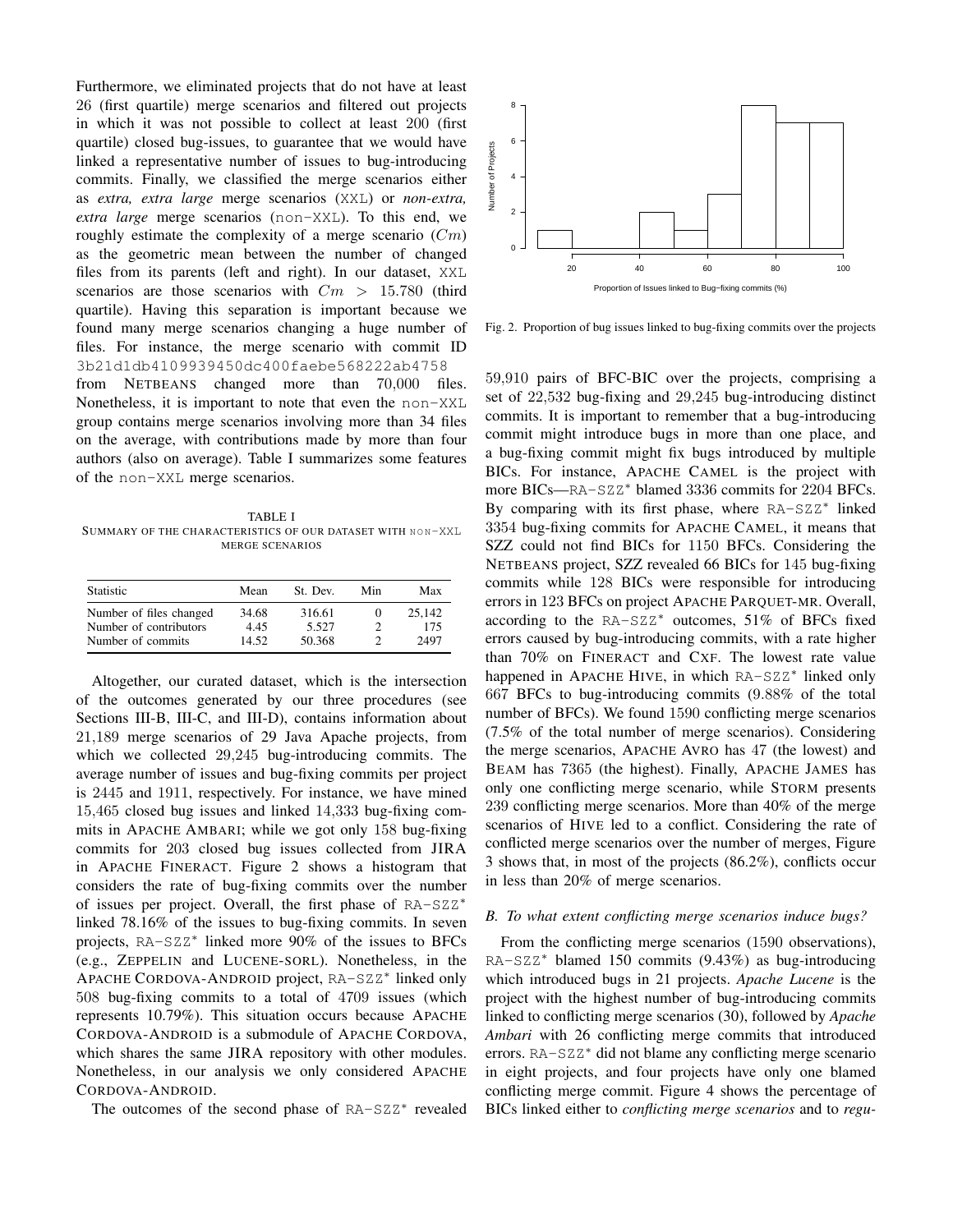

Fig. 3. Histogram with the proportion of conflicting merge scenarios per project

*lar commits* over the projects. Most of the projects (72.24%) had less than 10% of conflicting merge scenarios linked to bug-introducing commits. On the other hand, eight projects have more than 10% of the conflicting merge scenarios linked to bug-introducing commits (see Figure 4). Project *Apache Phoenix* presents the highest ratio—RA-SZZ<sup>\*</sup> blamed all the six conflicting merge commits—followed by *Apache Ambari* with a ratio of 26 over 66 (39.39%)—in *Lucene*, the one with the highest number of bug-introducing commits linked to conflicting merge scenarios, the rate is 22.39%.



Fig. 4. Percentage of bug-introducing commits (either due to conflicting merge scenarios or regular commits)

When considering *r*egular commits (305,262 observations), RA-SZZ<sup>∗</sup> blamed 29,095 commits that possibly introduced bugs, which represents 9.53%. Figure 5 shows that the percentage of bug-introducing commits related to conflict resolution, in the worst case, correspond to less than 4% of all bugintroducing commits.

Some general information is necessary to understand our findings. First, conflicting merge scenarios represent 0.52% of the total number of all commits. Second, conflicting merge scenarios blamed by RA-SZZ<sup>\*</sup> represent 0.51% of all bugintroducing commits (see Figure 5). These percentages indicate that the occurrence of a bug introduced by a conflicting



Fig. 5. Proportion of bug-introducing commits also linked to merge conflicts resolution

merge scenario is equal to the occurrence of a conflicted merge commit. We compare the distribution of the percentages of bug-introducing commits emerging either (a) from the set of conflicting merge scenarios or (b) from the set of all the remaining commits (that is, the set of commits that do not solve a merge conflict), using the Wilcoxon signed-rank test. According to the analysis, we cannot reject the null hypothesis that the two populations have a similar distribution of bug-introducing commits (p-value  $=$ 0.2652 with confidence interval of 95%). Moreover, we applied the Cliff's Delta effect size test to verify the significance of the differences between both distributions, revealing a small magnitude of the differences between the bug introducing contribution of regular commits vs. conflicting merge commits (Cliff's delta = 0.2628).

Therefore, conflicting merge scenarios are not more prone to introduce bugs than usual commits. That is, 9.43% of the conflicting merge scenarios introduce bugs, while RA-SZZ\* linked 9.53% of all commits as bugintroducing changes. Besides, conflict resolution represents 0.51% of all bug-introducing commits. Nonetheless, this finding suggests that merge conflict resolution is an important source of bugs, and 150 bugs have been introduced due to conflicting merge resolution.

We also replicated our analyzes considering only non-XXL and XXL scenarios, separately. Interestingly, when considering only non-XXL scenarios—which corresponds to 75% of our curated dataset of merge scenarios, the number of conflicting merge scenarios drops from 1590 to 369 (23.20%). This might suggest that XXL merge scenarios are more likely to introduce conflicts—different from what has been reported in previous research [30]. Moreover, the number of bugintroducing commits linked to conflicting merge scenarios drops from 150 to 20 (13.3% of all BICs linked to conflicting merge scenarios). This suggests that complex merge scenarios (XXL) cause more than 85% of all conflicting merge scenarios linked to bug-introducing commits.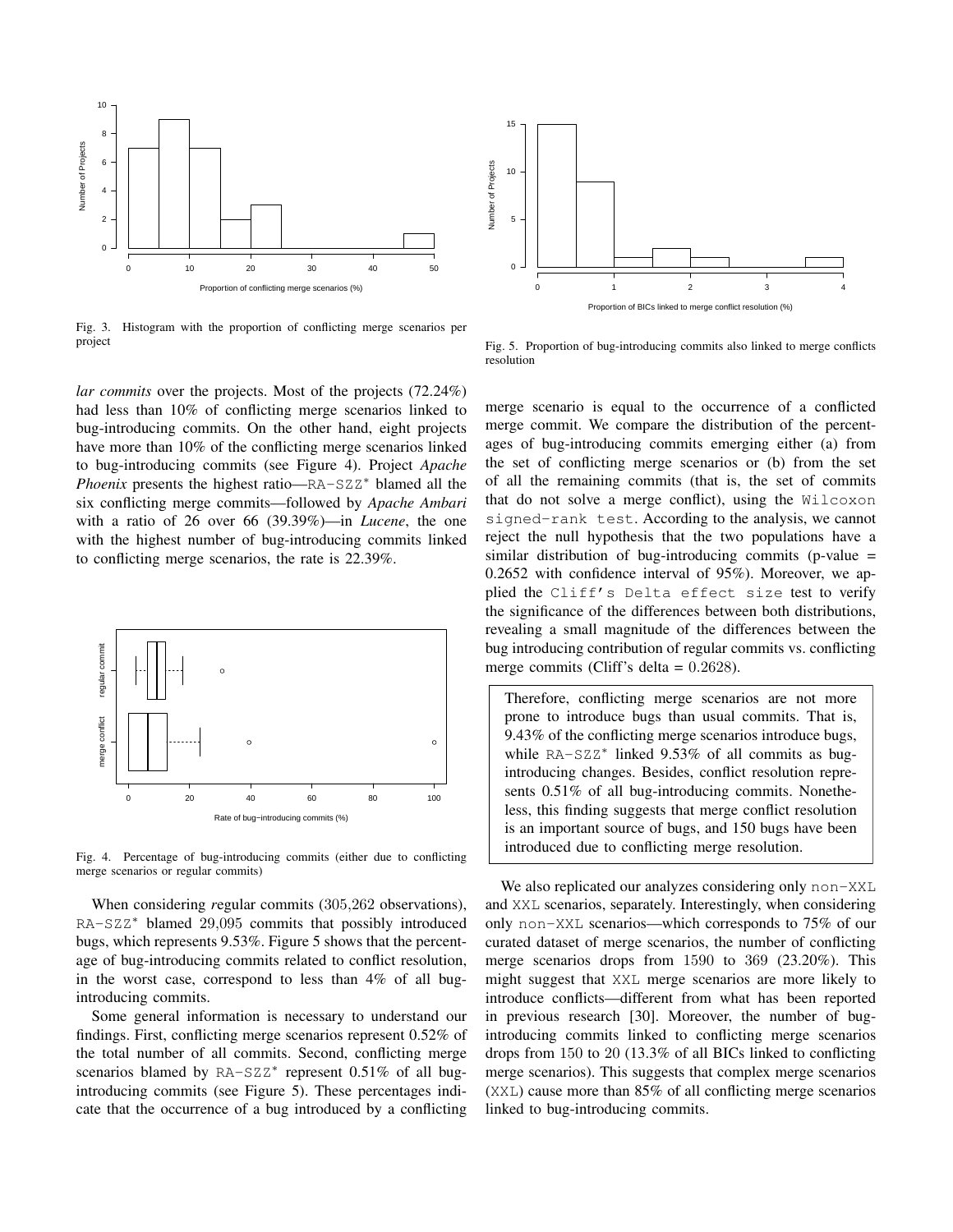When considering the non-XXL group, RA-SZZ<sup>\*</sup> blamed 5.42% of conflicting merge scenarios. On the other hand, 10.64% of the conflicting merge scenarios were linked to bug-introducing commits in the XXL group. Since the number of BICs linked to conflicting merge scenarios appears more frequently in XXL scenarios, we ran a new hypothesis testing on this group. The results of the paired Wilcoxon signed-rank test over this sample compared to the sample of all commits, show that we still cannot reject the null hypothesis that both distributions are identical (pvalue is 0.6089 with 95% confidence interval). The estimated Cliff's Delta between the distribution of conflicting merge scenarios (the more complex ones) and regular commits is 0.277, meaning that the difference is small.

XXL conflicting merge scenarios are responsible for more than 85% of the the conflicting merge scenarios linked to bug-introducing commits. Nonetheless, we did not find a significant difference in the likelihood of a bug-introducing come from a regular commit or from a XXL conflicting merge scenario.

Next, we investigate if the characteristics of a conflicting merge scenario could help to predict when a conflict merge scenario is more likely to introduce bugs (according to the RA-SZZ<sup>\*</sup> algorithm). To this end, we first filter out the nonconflicting merge scenarios of our curated dataset and then selected a couple of features from the literature [30, 31] to use as predictors. Our feature set comprehends:

- The total of files changed in both branches
- The total number of contributors in both branches
- The total number of commits in both branches
- The total number of conflicting files
- The total number of days of development



Fig. 6. Spearman correlation of the features collected from conflicted merge scenarios

As mentioned before, we compute these features by replaying all merge scenarios. We then investigate the Spearman correlation among these features (see the results in Figure 6). Similar to previous studies [30, 31], the number of changed files presents a moderate correlation coefficient (p-value = 0.37) while the number of active authors, the number of commits, and the number of days have weak correlations with

#### TABLE II

PERFORMANCE OF THE TRAINING CLASSIFIERS, CONSIDERING ALL CONFLICTING MERGE SCENARIOS (GROUP A) AND THE COMPLEX CONFLICTING MERGE SCENARIOS (GROUP B)

| Group | Model               | Precision | Recall  | f1-score |
|-------|---------------------|-----------|---------|----------|
| A     | Logistic Regression | 0.26667   | 0.14286 | 0.18605  |
|       | Decision Trees      | 0.15789   | 0.3000  | 0.20690  |
|       | Random Forest       | 0.16667   | 0.46667 | 0.24561  |
| в     | Logistic Regression | 0.4000    | 0.3077  | 0.3478   |
|       | Decision Trees      | 0.1159    | 0.8000  | 0.2025   |
|       | Random Forest       | 0.1500    | 0.6000  | 0.2400   |

the number of conflicting files (coefficients  $< 0.3$ ). On the other hand, we found a strong correlation (coefficients  $> 0.5$ ) among the other features (number of changed files, contributors, and commits) and a moderate correlation (coefficient  $=$ 0.42) between the number of days and the number of files changed.

In the process of data preparation and feature engineering, we explored our dataset to treat skewness on the predictors. The distribution of the number of files in conflict is equal three in the third quartile and we decided to run the classification models for all conflicting merge scenarios and for the complex merge scenarios—more than 2 files in conflict—separately. According to the curated dataset, RA-SZZ<sup>\*</sup> linked 9.43% of all conflicting merge scenarios to BICs and linked 14.57% of bug-introducing commits to complex conflicting merge scenarios. Finally, we experimented with three classifiers— Logistic Regression, Decision Trees, and Random Forest considering first all merge scenarios and then the complex merge scenarios only.

Table II shows the performance results of the classifiers we trained in this investigation. The results show that, overall, based on the outcomes of the three classifiers, it is hard to predict if a conflicting merge scenario will be responsible for introducing bugs. That is, when considering all conflicting merge scenarios, the Random Forest classifier presented the best performance with a f1-score of 0.256, followed by Decision Trees ( $f1$ -score = 0.207). Logistic Regression led to a best performance when considering the complex merge scenarios  $(f1-score = 0.348$  and precision = 0.4), while Decision Trees presented higher recall (80%) with f1-score (0.20).

Based on the results of different classification models, we consider that it is hard to predict when a conflicting merge scenario is more likely to introduce a bug. In the best scenario, the classification models achieved an f1-score of 0.348.

# *C. To what extent co-change dependencies metrics correlate to defect density?*

The goal of this research question is to investigate the relationship between bug incidence and co-change dependencies. This question has been investigated before by D'Ambros et al.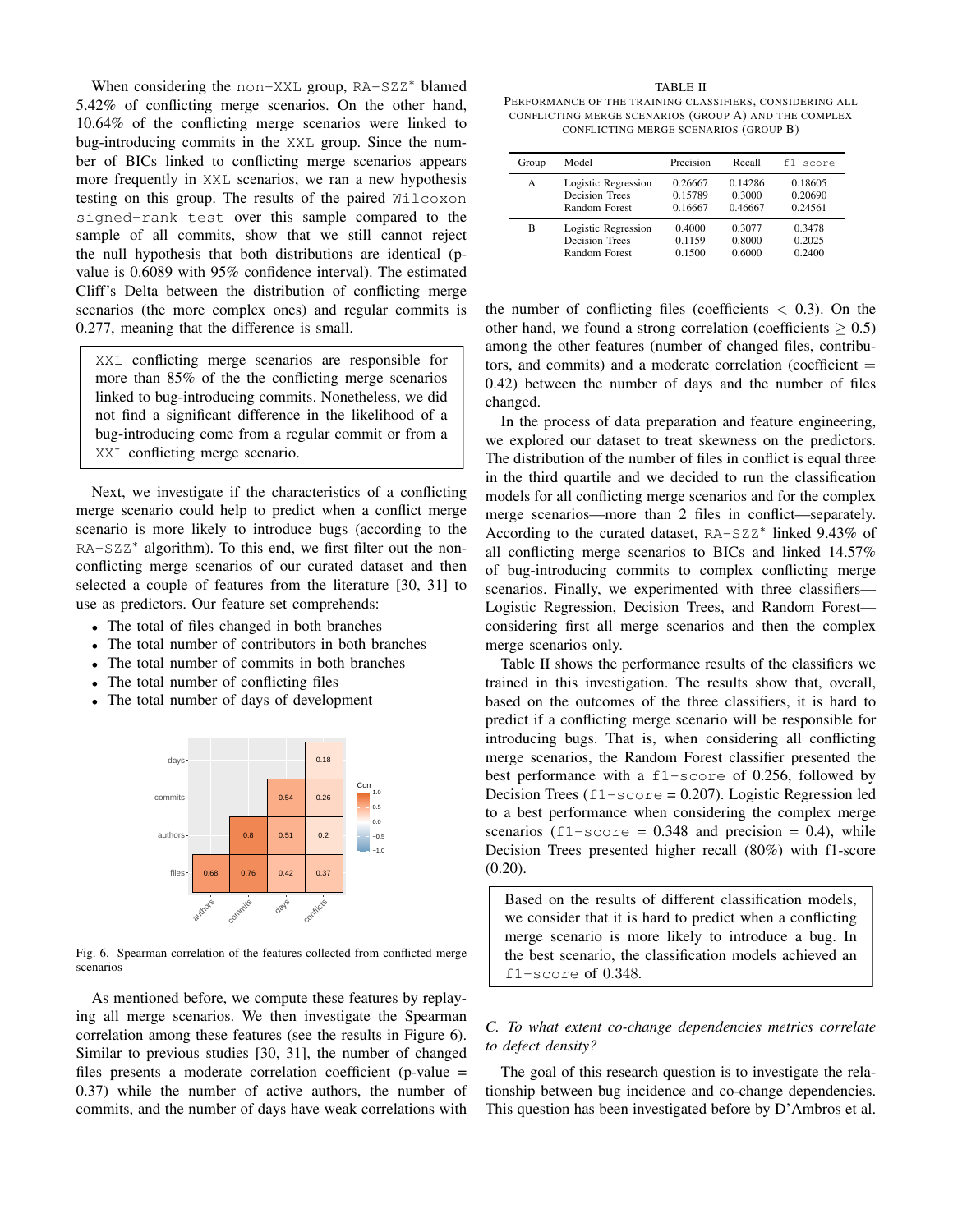[14], though using only three systems, while we collected data from 29 projects. According to their findings, bug predictions models can be improved when considering co-change dependencies (change-coupling in the previous work).

To answer this research question, we first use the change history of the systems to compute the co-change dependencies between software components (see Section III-D)—at the coarse-grained level only (i.e., files and classes). From the cochange dependencies, we compute two additional metrics, similarly to the work by D'Ambros et al. [14]: Number of Coupled Classes (NOCC) and Sum of Class Coupling (SOCC), using  $n = 2$  as threshold—which showed the best performance in the previous work [14]. We use three datasets in this analysis. The first dataset contains the co-change data, consisting of observations with the name and the metrics NOCC and SOCC of the components. The second dataset contains the change history of all components—each row indicating that a commit changed a given component. The third dataset contains all bugfixing commits of the systems, which we compute using the first phase of RA-SZZ<sup>\*</sup>. We then merge these datasets and compute the number of non bug-fixing (NBC) and bug-fixing commits (BC) of every component. After that, we estimate the buggy ratio  $(Br)$  of a component c using Eq. (1).

$$
Br(c) = \frac{BC(c)}{NBC(c) + BC(c)} \tag{1}
$$

We use the Spearman correlation and simple linear regression analysis to estimate the strength of the relationships between NOCC and SOCC with the buggy ratio and the total number of bug-fixing commits of a component. Simple linear regression allows us to (a) investigate if there is a relationship between NOCC and SOCC with the defect density of the components (buggy ratio and number of bug-fixing commits) and also (b) explain how strong the relationship between these features and defect density are [52].

Table III shows some descriptive statistics from the cochange metrics observations. Interestingly, considering our final dataset, most of the observations rely on the interval from four to 25 co-change dependencies (first and third quartiles, respectively)—although we found a specific component with 1022 co-change dependencies. Since these unusual cases increase the mean value of NOCC and SOCC, we decided to remove the components having either  $NOCC > 25$  or  $SOCC$ > 75 from our dataset.

TABLE III DESCRIPTIVE STATISTICS FOR THE NOCC AND SOCC

| Metric               |               |         | Min. 1st Ou. Median Mean 3rd Ou. |                   |           | Max.         |
|----------------------|---------------|---------|----------------------------------|-------------------|-----------|--------------|
| NOCC.<br><b>SOCC</b> | $\mathcal{D}$ | 4<br>10 | 30.                              | 11 19.40<br>68.04 | 25.<br>75 | 1022<br>5984 |

Figure 7 shows a matrix of correlation for the metrics NOCC, SOCC, BFCs (number of bug-fixing commits), and Ratio (Buggy Ratio). In our research, different from the work by D'Ambros et al. [14], we found a small correlation between the number of bug-fixing commits and the metrics NOCC and SOCC. This might contradict their findings and suggest that co-change dependencies are not effective predictors for defect density. In addition, a correlation between NOCC and SOCC with the total number of bug-fixing commits might actually suggest that NOCC and SOCC correlate to the total number of commits of a component—something that is expected. That is, considering only the total of bug-fixing commits might mislead the conclusions, since there is a difference in the error proneness of a given component A with three bug-fixing commits and 10 non-bug-fixing commits (a buggy ratio of 23%) and another component B with the same number of bugfixing commits and 20 non-bug-fixing commits (a buggy ratio of 13%). Previous work only consider the absolute value of number of bug-fixing commits. Accordingly, in Figure 7, we find a negligible correlation between the metrics NOCC and SOCC with the Buggy Ratio of a component, which might better characterize defect density.



Fig. 7. Correlation matrix between the metrics NOCC, SOCC, BFCs (number of bug-fixing commits), and Ratio (Buggy Ratio)

We use linear regression models (m1.: Ratio  $\approx \beta_1 \times$  $NOCC + \beta_0$  and m2.: Ratio  $\approx \beta_1 \times SOCC + \beta_0$  to investigate if we could predict *buggy ratio* using the metrics NOCC and SOCC. Although the p-values for both models suggest that exist associations between these predictors and the *buggy ratio*, the *adjusted*  $R^2$  is also close to zero (for both models), supporting our findings that one cannot truly explain the buggy ratio variation in terms of NOCC and SOCC.

Altogether, we argue that components with high cochange dependencies are not more subject to defect density than other components. This result contradicts previous studies [14, 22, 43] that claim that co-change dependencies metrics are good predictors to bug introducing changes.

We also replicate the correlation analysis to all individual projects, considering the total number of bug-fixing commits of a component and the metrics NOCC and SOCC. In more than 80% of the projects, we found either a small  $(< 0.5)$  or a negligible correlation  $( $0.3$ )$  for both metrics.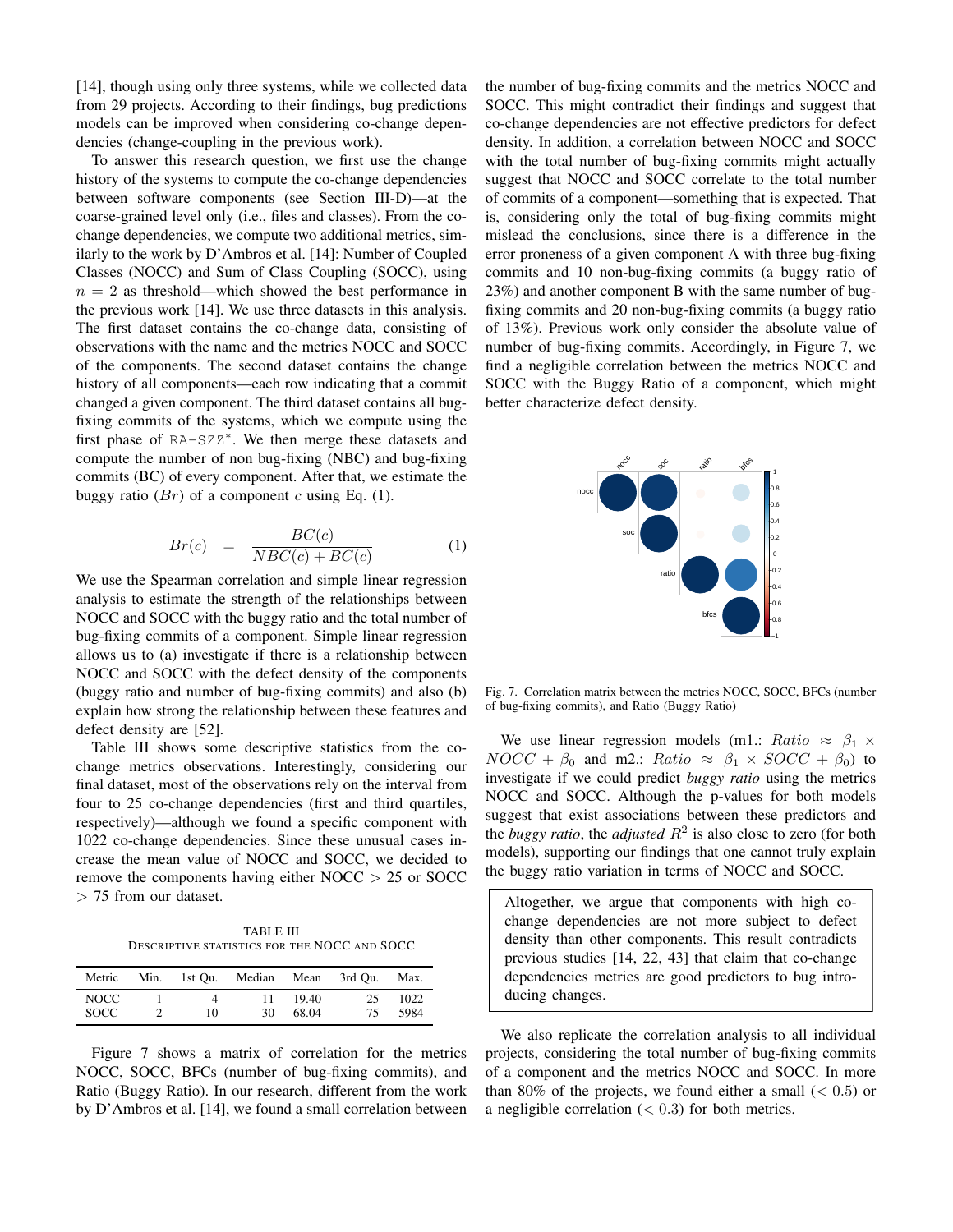## V. DISCUSSION AND IMPLICATIONS

Our research reveals that merge conflict resolution is responsible for a significant number of bug-introducing changes. From a total of 22,532 issues (characterized as bug-fixing commits), 336 (1.49%) are due to conflict resolution. Although one might consider this a small percentage, we argue that the source of these bugs arises exclusively due to conflict merge resolution. Researchers and tools developers could investigate the use of better approaches to help developers on the task of conflict resolution.

Besides that, we found that 9.43% of conflicting merge scenarios lead bug-introducing commits, revealing that commits related to conflict resolution are not more likely to introduce bugs (than regular commits that implement new features or fix other bugs, for instance). This might indicate that conflicting resolution is less error-prone than the literature suggests. Practitioners can benefit from this result, being more confident about the risks of introducing a bug when resolving merge conflicts and before deciding to postpone merge-operations.

We also show evidence that co-change dependency metrics do not correlate with defect density, contrasting with the findings of previous studies [14, 43, 22]. A possible reason for this discrepancy is that previous research works ground their conclusions using a smaller set of systems. Due to these conflicting results, we argue that further research should be conducted, either to confirm or refute our findings that cochange dependencies might not be efficient for predicting bugs.

## VI. THREATS TO VALIDITY

We leverage the SZZ framework to identify bug-fixing commits as well as to trace the source of those bugs—and then find the so called bug-introducing commits. Although, SZZ has known limitations, as we present in Section II, some of our study procedures mitigate part of its usage threats.

We highlight that (1) considering our curated dataset,  $75\%$ of the issues reported on JIRA were linked to bug-fixing commits in the first phase of SZZ; and (2) the SZZ implementation we used in our research (RA-SZZ<sup>\*</sup>) was able to link 51% of the bug-fixing commits to bug-introducing commits. These numbers actually support the use of SZZ in our research, mitigating part of the critics about the use of SZZ. However, the set of bugs introduced and fixed in a source code repository over time might go beyond those handled by SZZ. For instance, a bug can be introduced and fixed before it is even reported in a bug tracker tool. In addition, some contributions might have not been correctly linked by developers with the bug issues associated (using the commit message). In spite of that, we also performed manual validations to mitigate reliability issues in our results.

Trying to improve the quality of our datasets, we removed several projects that we initially collected data from the repositories. For instance, we established a minimum number of 200 issues (1st quartile) on the JIRA issue database for each project. We also excluded from our analysis two projects in which the RA-SZZ<sup>\*</sup> execution did not complete the process

of linking the bug-fixing commits to bug-introducing commits within a time limit of 24 hours. We also removed from our analysis projects that we considered outliers, for instance due to its huge number of merge conflicts. As a final criteria, we excluded projects in which RA-SZZ<sup>\*</sup> linked a small number of: (a) issues to bug-fixing commits, or (b) bug-fixing commits to bug-introducing commits. Therefore, we reduced the number of systems in our corpus, which might compromise the external validity of our study. However, we believe that this decision would not change our findings, because we still collected a reasonable number of issues, and more than 75% of them were linked to bug-fixing commits.

We probably did not collect all merge scenarios of the systems, since it is also possible to integrate contributions in a git repository using the rebase command—which removes merge operations from the log history. There is some controversial recommendations in the grey literature about considering rebase as either a harmful or a good practice. Nonetheless, our curated dataset presents a significant number of merge scenario, which might suggest that rebase is not a widespread practice in these projects.

To investigate the second research question, we had to estimate the number of bugs related to each component (i.e., Java classes). As such, we identified the commits that (a) affect a given class and (b) that also relate to bug fixes in the commit message. To this end, we leverage the first phase of the SZZ algorithm only. Although previous research works did not use the SZZ algorithm [14, 22, 43], we believe that our methodologies are quite similar (since previous works also associate commits to the issues databases). Therefore, the divergence of our findings is not full explained by our decision to use the first phase of SZZ. Instead, this divergence is more likely to occur due to our larger dataset of projects.

Also, to increase our confidence in our toolset for reproducing merge scenarios, we cross-validate the information of our dataset comprising merges and conflicts scenario with other datasets available in the literature [26, 31]. Nonetheless, despite using a curated dataset, we still believe that we cannot generalize our results to scenarios that do not explore the development practices of open source projects and use languages different than Java.

## VII. FINAL REMARKS

This paper has investigated the correlation between (a) conflict merge scenarios with bug-introducing commits and (b) cochange dependencies with defect density. We extracted 22,532 bug-fixing commits and 21,189 merge scenarios from 29 Java Apache projects and leverage RA-SZZ<sup>\*</sup> to detect 29,245 bugintroducing commits. We gave evidence that commits that solve conflicting merge scenarios are not more likely to introduce bugs than regular commits—though we found that 9.43% of the conflicting merge scenarios lead to bug-introducing changes. In addition, contrasting to previous research [14], we found a small to negligible correlation between co-change dependency metrics and defect density.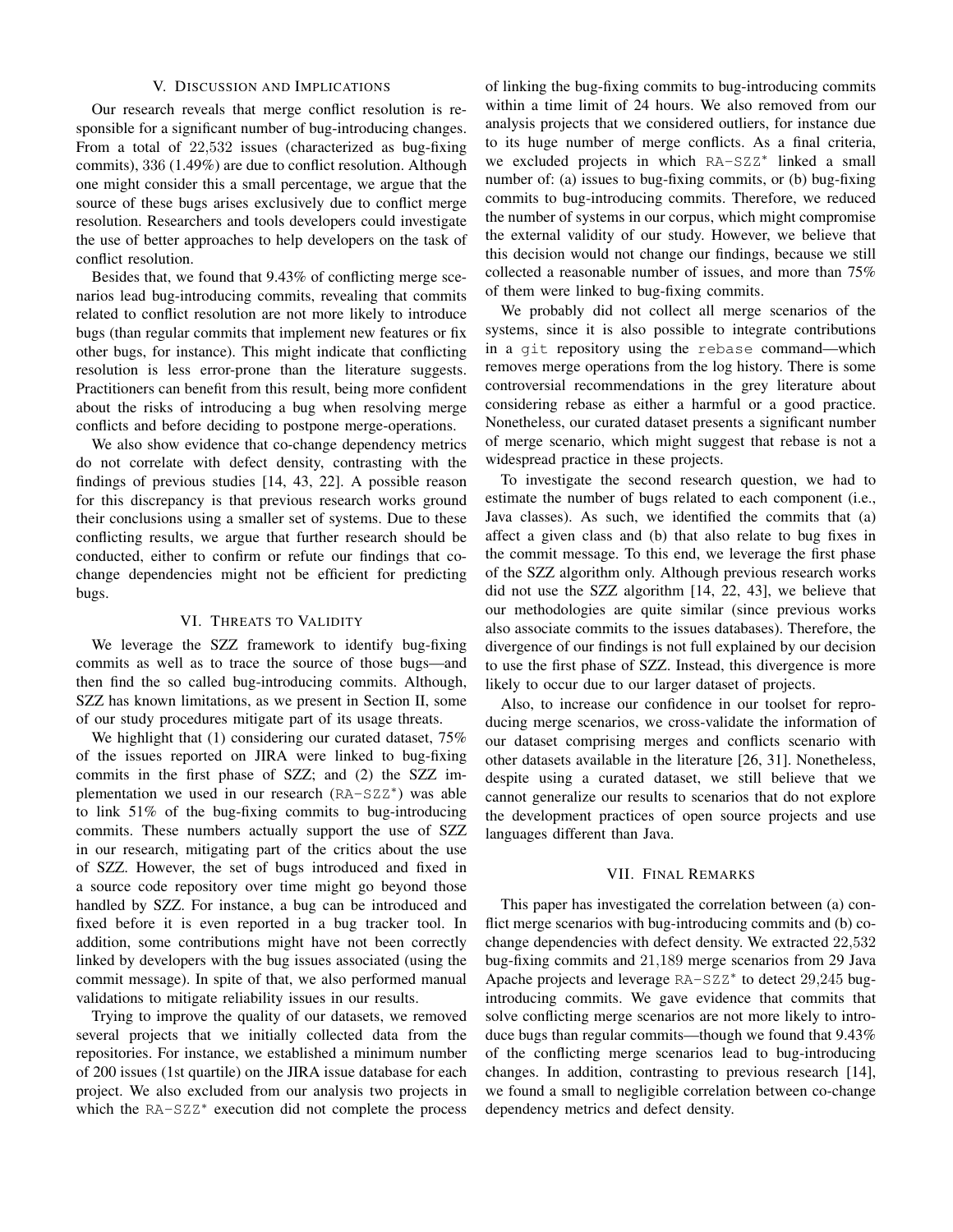#### **REFERENCES**

- [1] T. Ball, J.-M. Kim, A. A. Porter, and H. P. Siy, "If your version control system could talk," in *ICSE Workshop on Process Modelling and Empirical Studies of Software Engineering*, vol. 11, 1997.
- [2] A. Zeller, *Why programs fail: a guide to systematic debugging*. Elsevier, 2009.
- [3] M. Beller, N. Spruit, D. Spinellis, and A. Zaidman, "On the dichotomy of debugging behavior among programmers," in *Proceedings of the 40th International Conference on Software Engineering*, 2018, pp. 572–583.
- [4] M. Beller, G. Gousios, and A. Zaidman, "How (much) do developers test?" in *2015 IEEE/ACM 37th IEEE International Conference on Software Engineering*, vol. 2. IEEE, 2015, pp. 559–562.
- [5] K. Pan, S. Kim, and E. J. Whitehead, "Toward an understanding of bug fix patterns," *Empirical Software Engineering*, vol. 14, no. 3, pp. 286–315, 2009.
- [6] E. Murphy-Hill, T. Zimmermann, C. Bird, and N. Nagappan, "The design space of bug fixes and how developers navigate it," *IEEE Transactions on Software Engineering*, vol. 41, no. 1, pp. 65–81, 2014.
- [7] T. D. LaToza, G. Venolia, and R. DeLine, "Maintaining mental models: a study of developer work habits," in *Proceedings of the 28th international conference on Software engineering*. ACM, 2006, pp. 492–501.
- [8] K. E. Emam, W. Melo, and J. C. Machado, "The prediction of faulty classes using object-oriented design metrics," *J. Syst. Softw.*, vol. 56, no. 1, p. 63–75, Feb. 2001.
- [9] M. D'Ambros, A. Bacchelli, and M. Lanza, "On the impact of design flaws on software defects," in *Proceedings of the 10th International Conference on Quality Software, QSIC 2010, Zhangjiajie, China, 14-15 July 2010*, J. Wang, W. K. Chan, and F. Kuo, Eds. IEEE Computer Society, 2010, pp. 23–31. [Online]. Available: https://doi.org/10.1109/QSIC.2010.58
- [10] A. Bacchelli, M. D'Ambros, and M. Lanza, "Are popular classes more defect prone?" in *Fundamental Approaches to Software Engineering, 13th International Conference, FASE 2010. Paphos, Cyprus*, ser. Lecture Notes in Computer Science, D. S. Rosenblum and G. Taentzer, Eds., vol. 6013. Springer, 2010, pp. 59–73. [Online]. Available: https://doi.org/10.1007/978-3-642-12029-9 5
- [11] A. E. Hassan, "Predicting faults using the complexity of code changes," in *2009 IEEE 31st International Conference on Software Engineering*, 2009, pp. 78–88.
- [12] R. Moser, W. Pedrycz, and G. Succi, "A comparative analysis of the efficiency of change metrics and static code attributes for defect prediction," in *2008 ACM/IEEE 30th International Conference on Software Engineering*, 2008, pp. 181–190.
- [13] J. Śliwerski, T. Zimmermann, and A. Zeller, "When do changes induce fixes?" in *ACM sigsoft software engineering notes*, vol. 30. ACM, 2005, pp. 1–5.
- [14] M. D'Ambros, M. Lanza, and R. Robbes, "On the relationship between change coupling and software defects," in *2009 16th Working Conference on Reverse Engineering*, Oct 2009, pp. 135–144.
- [15] E. Kouroshfar, "Studying the effect of co-change dispersion on software quality," in *2013 35th International Conference on Software Engineering (ICSE)*, 2013, pp. 1450–1452.
- [16] G. A. Oliva and M. A. Gerosa, "Experience report: How do structural dependencies influence change propagation? an empirical study," in *2015 IEEE 26th International Symposium on Software Reliability Engineering (ISSRE)*, 2015, pp. 250– 260.
- [17] D. A. da Costa, S. McIntosh, W. Shang, U. Kulesza, R. Coelho, and A. E. Hassan, "A framework for evaluating the results of the szz approach for identifying bug-introducing changes," *IEEE*

*Transactions on Software Engineering*, vol. 43, no. 7, pp. 641– 657, 2017.

- [18] S. Horwitz, J. Prins, and T. Reps, "Integrating noninterfering versions of programs," *ACM Trans. Program. Lang. Syst.*, vol. 11, no. 3, p. 345–387, Jul. 1989. [Online]. Available: https://doi.org/10.1145/65979.65980
- [19] C. Bird and T. Zimmermann, "Assessing the value of branches with what-if analysis," in *Proceedings of the ACM SIGSOFT 20th International Symposium on the Foundations of Software Engineering*, ser. FSE'12. New York, NY, USA: Association for Computing Machinery, 2012. [Online]. Available: https://doi.org/10.1145/2393596.2393648
- [20] H. C. Estler, M. Nordio, C. A. Furia, and B. Meyer, "Awareness and merge conflicts in distributed software development," in *2014 IEEE 9th International Conference on Global Software Engineering*, 2014, pp. 26–35.
- [21] P. Knab, M. Pinzger, and A. Bernstein, "Predicting defect densities in source code files with decision tree learners," in *Proceedings of the 2006 International Workshop on Mining Software Repositories*, ser. MSR'06. New York, NY, USA: Association for Computing Machinery, 2006, p. 119–125. [Online]. Available: https://doi.org/10.1145/1137983.1138012
- [22] S. Kirbas, A. Sen, B. Caglayan, A. Bener, and R. Mahmutogullari, "The effect of evolutionary coupling on software defects: An industrial case study on a legacy system," in *Proceedings of the 8th ACM/IEEE International Symposium on Empirical Software Engineering and Measurement*, ser. ESEM'14. New York, NY, USA: Association for Computing Machinery, 2014.
- [23] M. L. Guimarães and A. R. Silva, "Improving early detection of software merge conflicts," in *Proceedings of the 34th International Conference on Software Engineering*. IEEE Press, 2012, pp. 342–352.
- [24] A. Sarma, G. Bortis, and A. Van Der Hoek, "Towards supporting awareness of indirect conflicts across software configuration management workspaces," in *Proceedings of the twenty-second IEEE/ACM international conference on Automated software engineering*, 2007, pp. 94–103.
- [25] J. T. Biehl, M. Czerwinski, G. Smith, and G. G. Robertson, "Fastdash: a visual dashboard for fostering awareness in software teams," in *Proceedings of the SIGCHI conference on Human factors in computing systems*, 2007, pp. 1313–1322.
- [26] S. Apel, O. Leßenich, and C. Lengauer, "Structured merge with auto-tuning: balancing precision and performance," in *Proceedings of the 27th IEEE/ACM International Conference on Automated Software Engineering*. ACM, 2012, pp. 120– 129.
- [27] O. Leßenich, S. Apel, and C. Lengauer, "Balancing precision and performance in structured merge," *Automated Software Engineering*, vol. 22, no. 3, pp. 367–397, 2015.
- [28] G. Cavalcanti, P. Borba, and P. Accioly, "Should we replace our merge tools?" in *2017 IEEE/ACM 39th International Conference on Software Engineering Companion (ICSE-C)*. IEEE, 2017, pp. 325–327.
- [29] P. Accioly, P. Borba, and G. Cavalcanti, "Understanding semistructured merge conflict characteristics in open-source java projects," *Empirical Software Engineering*, vol. 23, no. 4, pp. 2051–2085, 2018.
- [30] O. Leßenich, J. Siegmund, S. Apel, C. Kästner, and C. Hunsen, "Indicators for merge conflicts in the wild: survey and empirical study," *Automated Software Engineering*, vol. 25, no. 2, pp. 279–313, 2018.
- [31] M. Owhadi-Kareshk, S. Nadi, and J. Rubin, "Predicting merge conflicts in collaborative software development," in *2019 ACM/IEEE International Symposium on Empirical Software Engineering and Measurement (ESEM)*. IEEE, 2019, pp. 1–11.
- [32] J. Baumgartner, R. Kanzelman, H. Mony, and V. Paruthi,